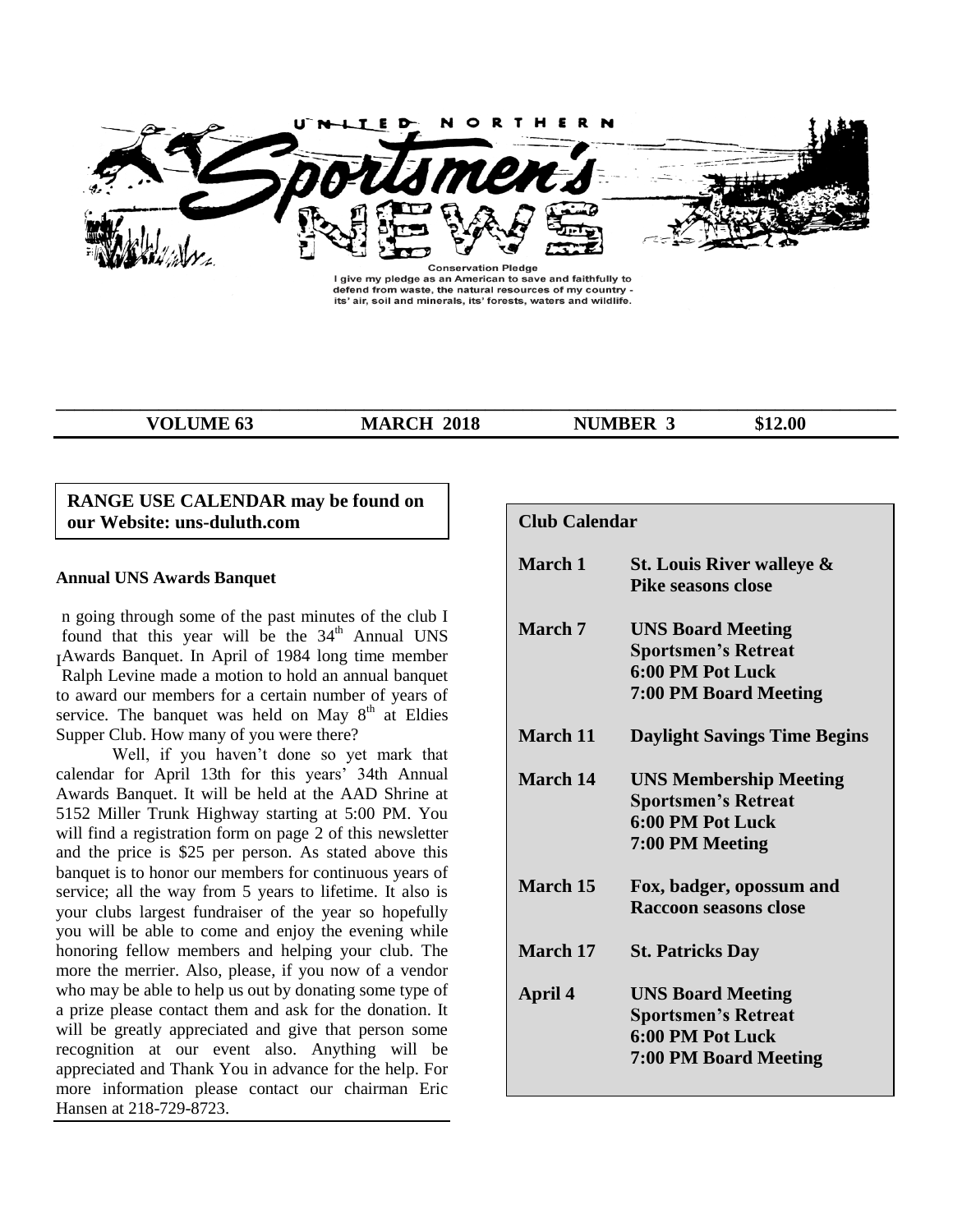## **2018 UNITED NORTHERN SPORTSMEN'S AWARDS BANQUET REGISTRATION FORM** NAME: \_\_\_\_\_\_\_\_\_\_\_\_\_\_\_\_\_\_\_\_\_\_\_\_\_\_\_\_\_\_\_\_\_\_\_\_\_\_\_\_\_\_\_\_\_\_\_\_\_\_\_\_\_\_\_\_\_\_\_\_\_\_\_\_\_\_\_\_\_\_\_\_\_\_\_\_\_\_\_\_\_\_\_

ADDRESS: \_\_\_\_\_\_\_\_\_\_\_\_\_\_\_\_\_\_\_\_\_\_\_\_\_\_\_\_\_\_\_\_\_\_\_\_\_\_\_\_\_\_\_\_\_\_\_\_\_\_\_\_\_\_\_\_\_\_\_\_\_\_\_\_\_\_\_\_\_\_\_\_\_\_\_\_\_\_\_

NUMBER ATTENDING (\$25 PER PERSON)\_\_\_\_\_\_\_\_\_\_\_PHONE NUMBER\_\_\_\_\_\_\_\_\_\_\_\_\_\_\_\_\_\_\_\_\_\_\_\_

**PLEASE PROVIDE NAMES OF ALL ATTENDING.** Mail completed registration form, along with a check to: Dan Smestad, 4136 Kingston Road, Duluth, MN 55803, 525-3669. Request must be received by March  $30<sup>th</sup>$ to be eligible for Early Bird Drawing. After April 6th the cost will be \$35 per person. Tickets will be picked up at the door.

………………………………………………………………………………………………………………………

**United Northern Sportsmen's Annual Awards Banquet April 13, 2018 5:00 PM - ? Shrine Auditorium – 5152 Miller Trunk Highway**

# Gift Certi icates Silent Auct And Much, Much More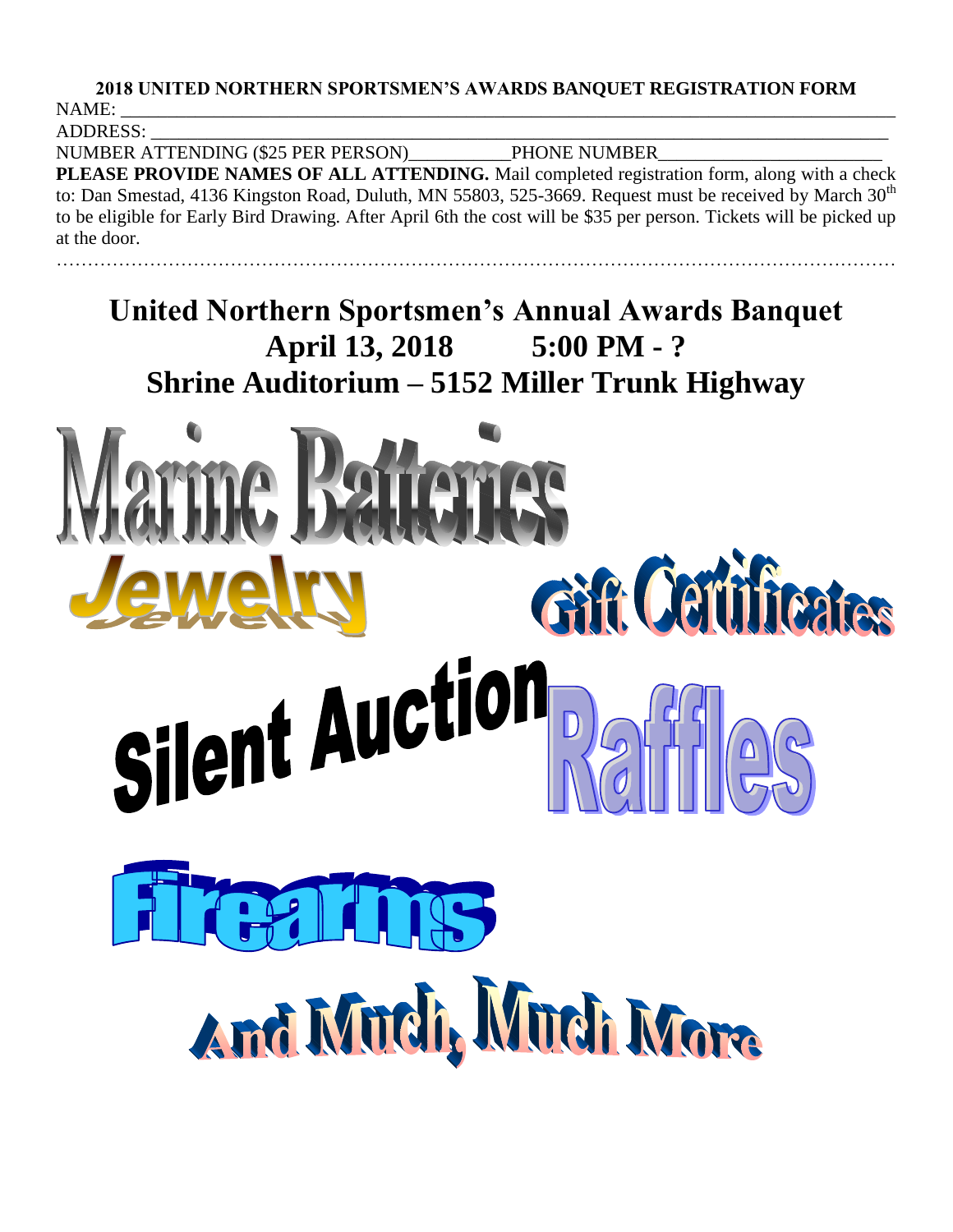# **It is Banquet time again and the club needs your help.**

United Northern Sportsmen is seeking donations and volunteers for the 2018 annual banquet which is being held April 13 at the Shrine Auditorium - 5152 Miller Trunk Highway. Donations are needed for raffle prizes and silent auction items. Banquet volunteers are needed to help;

> collect donations; prepare and organize prizes and raffles several days before; set up the day of; distribute prizes during; and clean up after.

To donate or volunteer to help with donations contact:

Duane Lasley; email - duanellasley@gmail.com phone - 218-310-4273

Other volunteers should contact:

Eric Hansen email - gonefishing0101@hotmail.com Phone - 218-831-8646

The money raised at the Banquet is used to send several area youth to the Long Lake Conservation Camp each year, purchase supplies to support area Youth Firearm Safety, Boy Scouts and other youth programs. We maintain a small bore range and a trail for Firearm safety instruction,which is available to all area firearms safety instructors as well as our own. We sponsor a Youth Outdoor Field Day which is completely free for participating youth. We promote sports conservation and sensible wildlife management programs. The United Northern Sportsmen's Club works with local DNR Conservation officers to promote community relations and on one occasion, at the request of the DNR, provided funds to mount a road kill wolf which is now on permanent display at the Hermantown High School. We also donated mounts to Hartley Nature Center. Finally, we are looking for new ideas that could be incorporated into the evening.